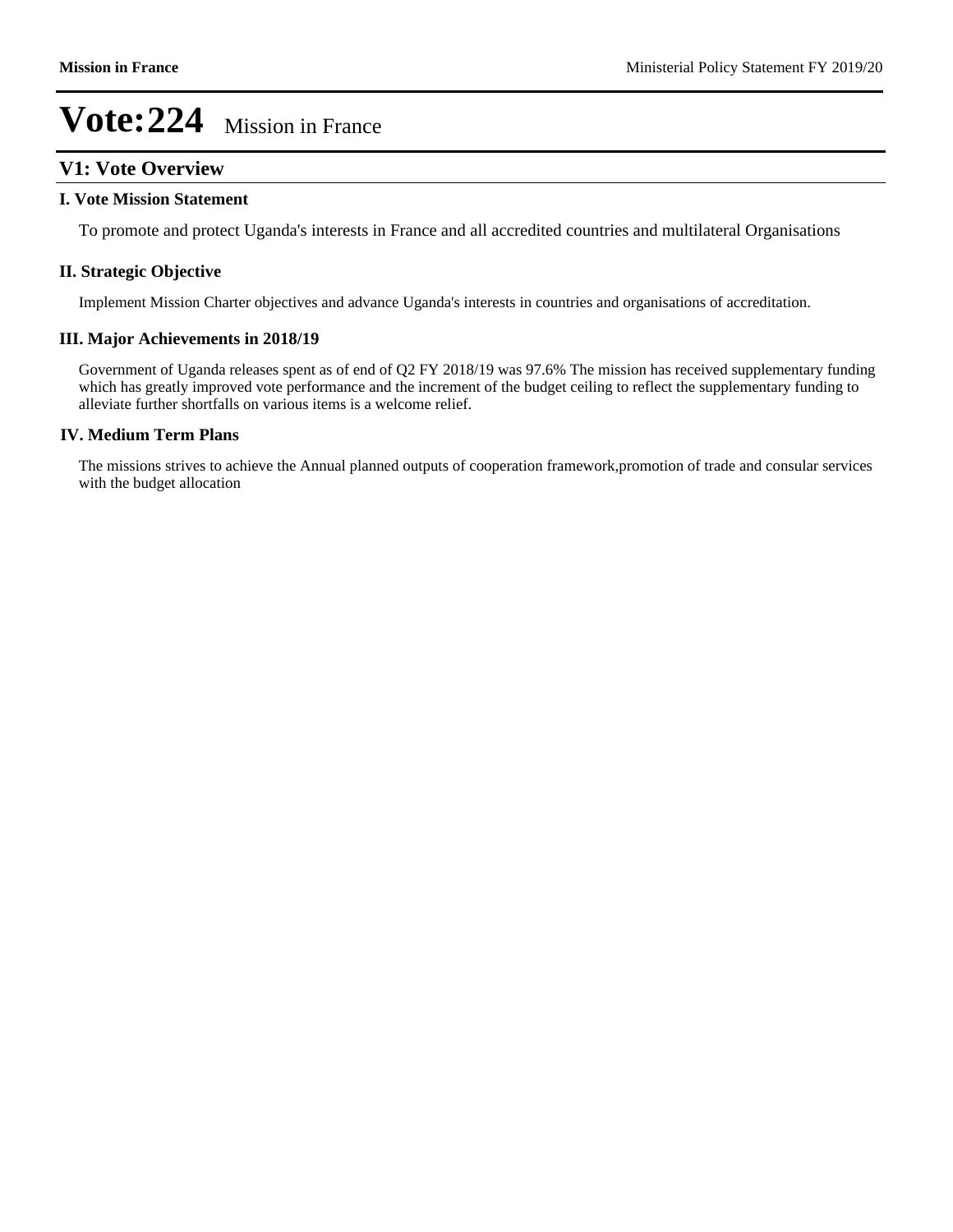## **V. Summary of Past Performance and Medium Term Budget Allocations**

**Table 5.1: Overview of Vote Expenditures (UShs Billion)**

|                                                      |                  |                    | 2018/19       |                                           |         | <b>MTEF Budget Projections</b> |         |         |         |
|------------------------------------------------------|------------------|--------------------|---------------|-------------------------------------------|---------|--------------------------------|---------|---------|---------|
|                                                      |                  | 2017/18<br>Outturn | <b>Budget</b> | <b>Approved Expenditure</b><br>by End Dec | 2019/20 | 2020/21                        | 2021/22 | 2022/23 | 2023/24 |
| <b>Recurrent</b>                                     | Wage             | 1.056              | 0.951         | 0.478                                     | 0.951   | 0.951                          | 0.951   | 0.951   | 0.951   |
|                                                      | Non Wage         | 4.215              | 4.215         | 2.187                                     | 4.899   | 4.899                          | 4.899   | 4.899   | 4.899   |
| Devt.                                                | GoU              | 0.000              | 0.500         | 0.330                                     | 4.020   | 4.020                          | 4.020   | 4.020   | 4.020   |
|                                                      | Ext. Fin.        | 0.000              | 0.000         | 0.000                                     | 0.000   | 0.000                          | 0.000   | 0.000   | 0.000   |
|                                                      | <b>GoU</b> Total | 5.271              | 5.666         | 2.996                                     | 9.870   | 9.870                          | 9.870   | 9.870   | 9.870   |
| <b>Total GoU+Ext Fin (MTEF)</b>                      |                  | 5.271              | 5.666         | 2.996                                     | 9.870   | 9.870                          | 9.870   | 9.870   | 9.870   |
|                                                      | <b>Arrears</b>   | 0.000              | 0.000         | 0.000                                     | 0.000   | 0.000                          | 0.000   | 0.000   | 0.000   |
| <b>Total Budget</b>                                  |                  | 5.271              | 5.666         | 2.996                                     | 9.870   | 9.870                          | 9.870   | 9.870   | 9.870   |
| <b>A.I.A Total</b>                                   |                  | N/A                | N/A           | N/A                                       | N/A     | N/A                            | N/A     | N/A     | N/A     |
| <b>Grand Total</b>                                   |                  | 5.271              | 5.666         | 2.996                                     | 9.870   | 9.870                          | 9.870   | 9.870   | 9.870   |
| <b>Total Vote Budget</b><br><b>Excluding Arrears</b> |                  | 5.271              | 5.666         | 2.996                                     | 9.870   | 9.870                          | 9.870   | 9.870   | 9.870   |

## **VI. Budget By Economic Clasification**

**Table V6.1 2018/19 and 2019/20 Budget Allocations by Item**

|                                        |       | 2018/19 Approved Budget |       |              |       | 2019/20 Draft Estimates |              |
|----------------------------------------|-------|-------------------------|-------|--------------|-------|-------------------------|--------------|
| <b>Billion Uganda Shillings</b>        | GoU   | Ext. Fin                | AIA   | <b>Total</b> | GoU   | Ext. Fin                | <b>Total</b> |
| <b>Output Class: Outputs Provided</b>  | 5.166 | 0.000                   | 0.000 | 5.166        | 5.850 | 0.000                   | 5.850        |
| 211 Wages and Salaries                 | 2.234 | 0.000                   | 0.000 | 2.234        | 2.515 | 0.000                   | 2.515        |
| 212 Social Contributions               | 0.124 | 0.000                   | 0.000 | 0.124        | 0.124 | 0.000                   | 0.124        |
| 213 Other Employee Costs               | 0.120 | 0.000                   | 0.000 | 0.120        | 0.143 | 0.000                   | 0.143        |
| 221 General Expenses                   | 0.208 | 0.000                   | 0.000 | 0.208        | 0.208 | 0.000                   | 0.208        |
| 222 Communications                     | 0.118 | 0.000                   | 0.000 | 0.118        | 0.118 | 0.000                   | 0.118        |
| 223 Utility and Property Expenses      | 1.724 | 0.000                   | 0.000 | 1.724        | 2.006 | 0.000                   | 2.006        |
| 226 Insurances and Licenses            | 0.100 | 0.000                   | 0.000 | 0.100        | 0.100 | 0.000                   | 0.100        |
| 227 Travel and Transport               | 0.465 | 0.000                   | 0.000 | 0.465        | 0.465 | 0.000                   | 0.465        |
| 228 Maintenance                        | 0.072 | 0.000                   | 0.000 | 0.072        | 0.170 | 0.000                   | 0.170        |
| <b>Output Class: Capital Purchases</b> | 0.500 | 0.000                   | 0.000 | 0.500        | 4.020 | 0.000                   | 4.020        |
| <b>312 FIXED ASSETS</b>                | 0.500 | 0.000                   | 0.000 | 0.500        | 4.020 | 0.000                   | 4.020        |
| <b>Grand Total:</b>                    | 5.666 | 0.000                   | 0.000 | 5.666        | 9.870 | 0.000                   | 9.870        |
| <b>Total excluding Arrears</b>         | 5.666 | 0.000                   | 0.000 | 5.666        | 9.870 | 0.000                   | 9.870        |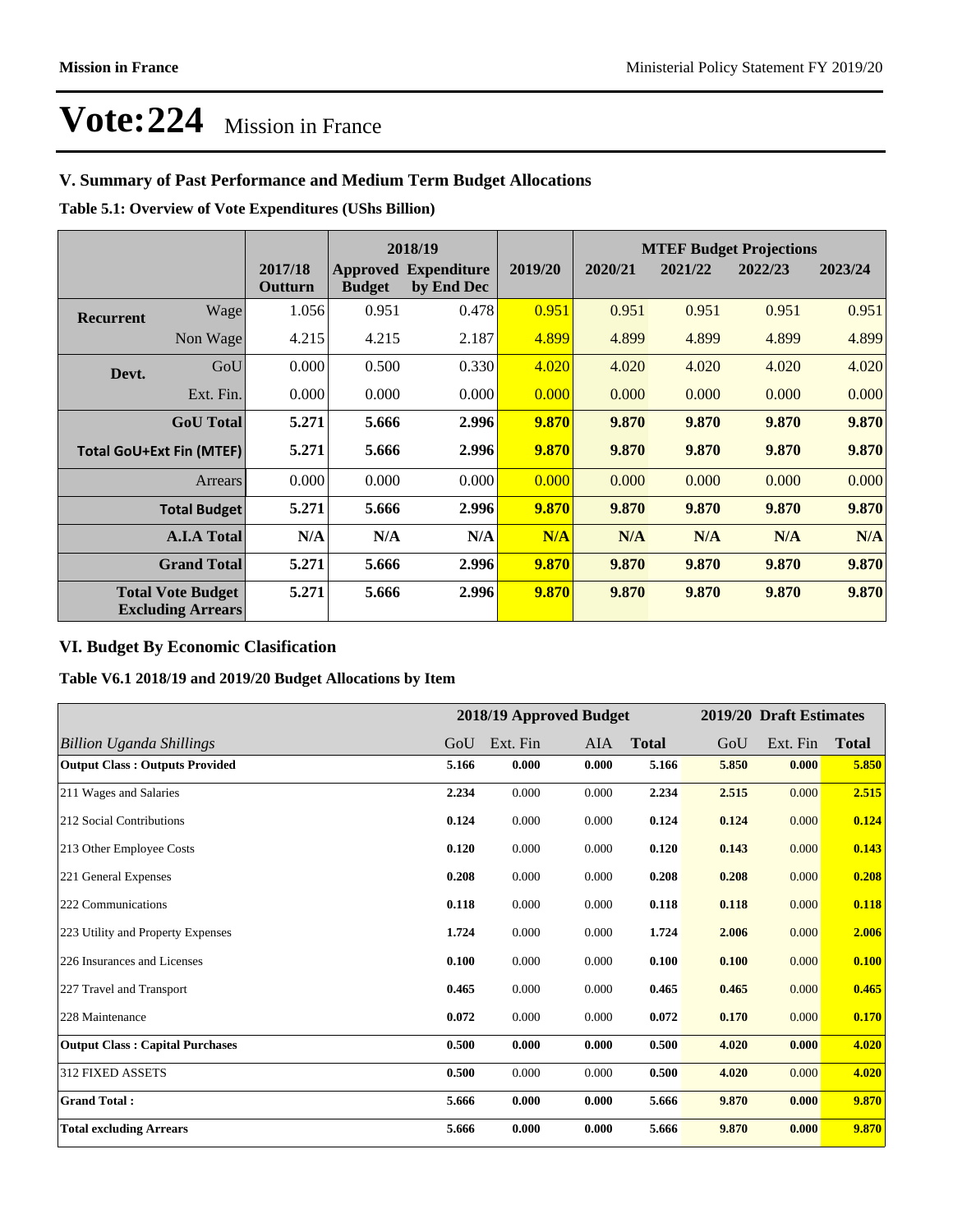## **VII. Budget By Programme And Subprogramme**

**Table V7.1: Past Expenditure Outturns and Medium Term Projections by Programme and SubProgramme**

| <b>Billion Uganda shillings</b>      |                                     | FY 2018/19                |                                   |                                             |         | <b>Medium Term Projections</b> |         |         |
|--------------------------------------|-------------------------------------|---------------------------|-----------------------------------|---------------------------------------------|---------|--------------------------------|---------|---------|
|                                      | <b>FY 2017/18</b><br><b>Outturn</b> | Approved<br><b>Budget</b> | <b>Spent By</b><br><b>End Dec</b> | 2019-20<br><b>Proposed</b><br><b>Budget</b> | 2020-21 | 2021-22                        | 2022-23 | 2023-24 |
| <b>52 Overseas Mission Services</b>  | 5.271                               | 5.666                     | 2.996                             | 9.870                                       | 9.870   | 9.870                          | 9.870   | 9.870   |
| 01 Headquarters Paris                | 5.271                               | 5.166                     | 2.665                             | 5.850                                       | 5.850   | 5.850                          | 5.850   | 5.850   |
| 0925 Strengthening Mission in France | 0.000                               | 0.500                     | 0.330                             | 4.020                                       | 4.020   | 4.020                          | 4.020   | 4.020   |
| <b>Total for the Vote</b>            | 5.271                               | 5.666                     | 2.996                             | 9.870                                       | 9.870   | 9.870                          | 9.870   | 9.870   |
| <b>Total Excluding Arrears</b>       | 5.271                               | 5.666                     | 2.996                             | 9.870                                       | 9.870   | 9.870                          | 9.870   | 9.870   |

### **VIII. Programme Performance and Medium Term Plans**

**Table V8.1: Programme Outcome and Outcome Indicators ( Only applicable for FY 2019/20)**

| <b>Programme:</b>                                | 52 Overseas Mission Services                                                                                                                                                                                                                                                                               |                                                                                                    |                            |               |            |            |
|--------------------------------------------------|------------------------------------------------------------------------------------------------------------------------------------------------------------------------------------------------------------------------------------------------------------------------------------------------------------|----------------------------------------------------------------------------------------------------|----------------------------|---------------|------------|------------|
| <b>Programme Objective</b>                       | 1. To promote and protect Uganda's national interest in France, Spain and Portugal at bilateral level and<br>in UNESCO, OECD and BIE at a Multilateral level.                                                                                                                                              |                                                                                                    |                            |               |            |            |
|                                                  | 2. To ensure enhancement cooperation framework between Uganda and the three countries of<br>accreditation as well as UN Agencies to ensure that Paris Mission contributes to the implementation of<br>vision 2040, National Development Plan II and Ministry of Foreign Affairs Strategic Investment Plan. |                                                                                                    |                            |               |            |            |
|                                                  |                                                                                                                                                                                                                                                                                                            | 3. To promote a Robust-commercial, Economic and Public Diplomacy in all countries of accreditation |                            |               |            |            |
|                                                  |                                                                                                                                                                                                                                                                                                            |                                                                                                    |                            |               |            |            |
|                                                  |                                                                                                                                                                                                                                                                                                            |                                                                                                    |                            |               |            |            |
| <b>Responsible Officer:</b>                      | Kamudoli Nasanairi, Accounting Officer                                                                                                                                                                                                                                                                     |                                                                                                    |                            |               |            |            |
|                                                  | <b>Programme Outcome:</b> Enhanced national security development, the country's image abroad and wellbeing of Ugandans                                                                                                                                                                                     |                                                                                                    |                            |               |            |            |
|                                                  | Sector Outcomes contributed to by the Programme Outcome                                                                                                                                                                                                                                                    |                                                                                                    |                            |               |            |            |
| 1. Improved regional and International Relations |                                                                                                                                                                                                                                                                                                            |                                                                                                    |                            |               |            |            |
|                                                  |                                                                                                                                                                                                                                                                                                            |                                                                                                    | <b>Performance Targets</b> |               |            |            |
| <b>Outcome Indicators</b>                        |                                                                                                                                                                                                                                                                                                            |                                                                                                    |                            | 2019/20       | 2020/21    | 2021/22    |
|                                                  |                                                                                                                                                                                                                                                                                                            | <b>Baseline</b>                                                                                    | <b>Base</b> year           | <b>Target</b> | Projection | Projection |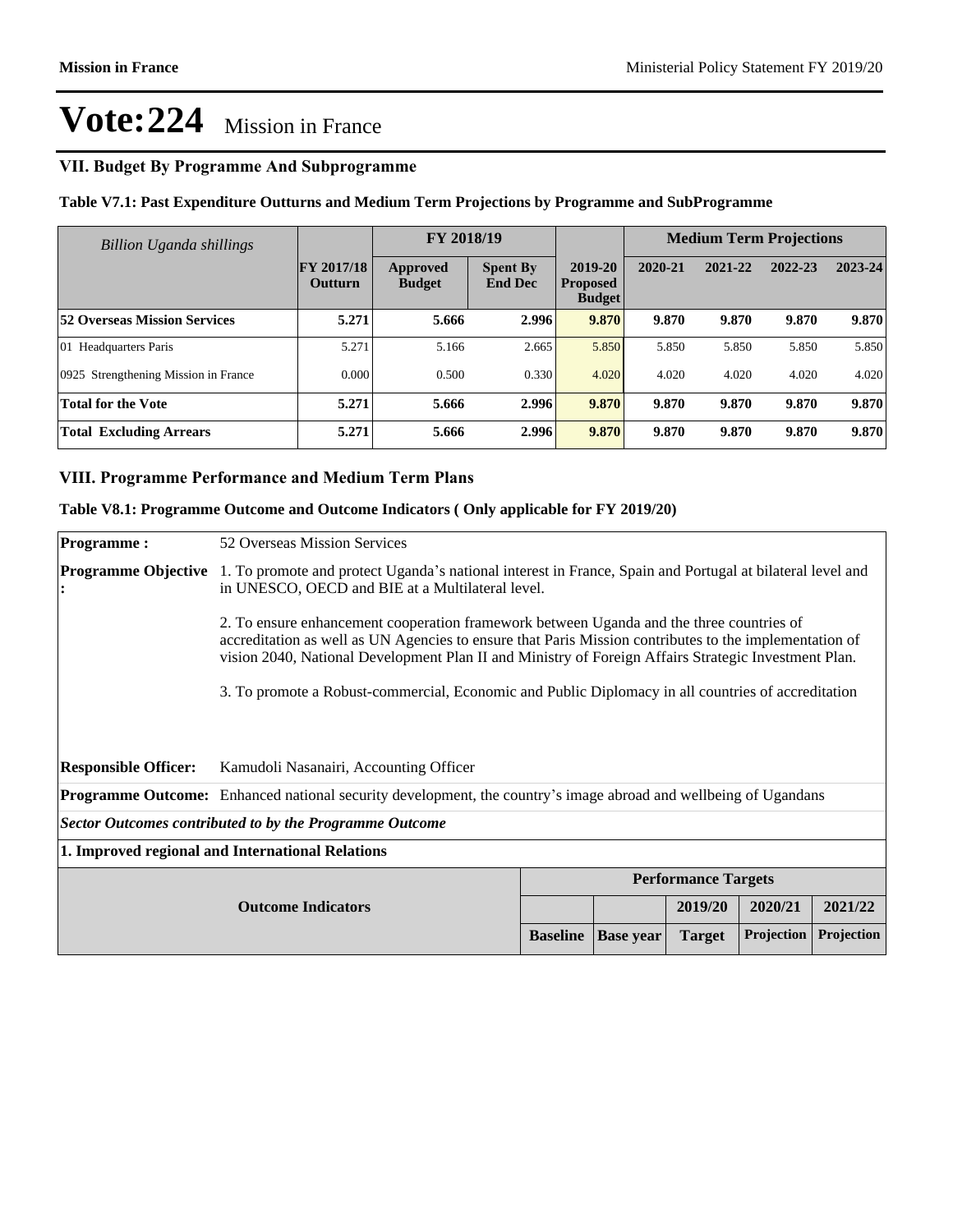| • Number of cooperation frameworks negotiated, and concluded      | 3    | 3    | 3              | 3              | 3            |
|-------------------------------------------------------------------|------|------|----------------|----------------|--------------|
| • Percentage change of foreign exchange inflows                   | 40%  | 2019 | 40%            | 40%            | 40%          |
| • Rating of Uganda's image abroad                                 | Fair | 2019 | Fair           | Fair           | Fair         |
| <b>SubProgramme: 01 Headquarters Paris</b>                        |      |      |                |                |              |
| <b>Output: 01 Cooperation frameworks</b>                          |      |      |                |                |              |
| No. of Multilateral cooperation frameworks negotiated or signed   |      |      | 3              | 3              | 3            |
| No. of Bilateral cooperation frameworks negotiated or signed.     |      |      |                | 3              | $\mathbf{3}$ |
| <b>Output: 02 Consulars services</b>                              |      |      |                |                |              |
| No. of official visits facilitated                                |      |      | $\overline{2}$ | $\overline{2}$ | 2            |
| Number of Visas issued to foreigners travelling to Uganda.        |      |      |                | 500            | 500          |
| Output: 04 Promotion of trade, tourism, education, and investment |      |      |                |                |              |
| No. of foreign Tourism promotion engagements.                     |      |      | 3              | 3              | $\mathbf{3}$ |
| No. of scholarships secured.                                      |      |      | 3              | 3              | $\mathbf{3}$ |
| No. of export markets accessed.                                   |      |      | 3              | 3              | 3            |

## **IX. Major Capital Investments And Changes In Resource Allocation**

## **Table 9.1: Major Capital Investment (Capital Purchases outputs over 0.5Billion)**

| <b>FY 2018/19</b>                                                              | FY 2019/20     |                                                                                                                                                                                                                                                                                                                                                                                                                                      |                                                      |  |  |
|--------------------------------------------------------------------------------|----------------|--------------------------------------------------------------------------------------------------------------------------------------------------------------------------------------------------------------------------------------------------------------------------------------------------------------------------------------------------------------------------------------------------------------------------------------|------------------------------------------------------|--|--|
| <b>Appr. Budget and Planned Outputs</b>                                        |                | <b>Expenditures and Achievements by</b><br>end Dec                                                                                                                                                                                                                                                                                                                                                                                   | <b>Proposed Budget and Planned</b><br><b>Outputs</b> |  |  |
| <b>Vote 224 Mission in France</b>                                              |                |                                                                                                                                                                                                                                                                                                                                                                                                                                      |                                                      |  |  |
| <b>Program : 16 52 Overseas Mission Services</b>                               |                |                                                                                                                                                                                                                                                                                                                                                                                                                                      |                                                      |  |  |
| Development Project : 0925 Strengthening Mission in France                     |                |                                                                                                                                                                                                                                                                                                                                                                                                                                      |                                                      |  |  |
| <b>Output: 16 52 72 Government Buildings and Administrative Infrastructure</b> |                |                                                                                                                                                                                                                                                                                                                                                                                                                                      |                                                      |  |  |
| Initial stage of chancery renovation completed.                                |                | The Mission had a meeting with Mr. Philippe<br>Hennequin of Alcyone Architecture, Consultant Chancery renovation started.<br>for the renovation of the Chancery Building.<br>The inception report after been sent to contracts<br>committee MOFA Kampala required a few<br>changes which the consultant rectified and the<br>mission awaits the go ahead from the contracts<br>committee to pay the<br>consultant for the work done. | <b>Contractor Procured.</b>                          |  |  |
| <b>Total Output Cost(Ushs Thousand)</b>                                        | 500,000        | 330,231                                                                                                                                                                                                                                                                                                                                                                                                                              | 4,020,000                                            |  |  |
| Gou Dev't:                                                                     | 500,000        | 330,231                                                                                                                                                                                                                                                                                                                                                                                                                              | 4,020,000                                            |  |  |
| Ext Fin:                                                                       | $\theta$       | $\Omega$                                                                                                                                                                                                                                                                                                                                                                                                                             |                                                      |  |  |
| A.I.A.                                                                         | $\overline{0}$ | $\Omega$                                                                                                                                                                                                                                                                                                                                                                                                                             |                                                      |  |  |

## **X. Vote Challenges and Plans To Improve Performance**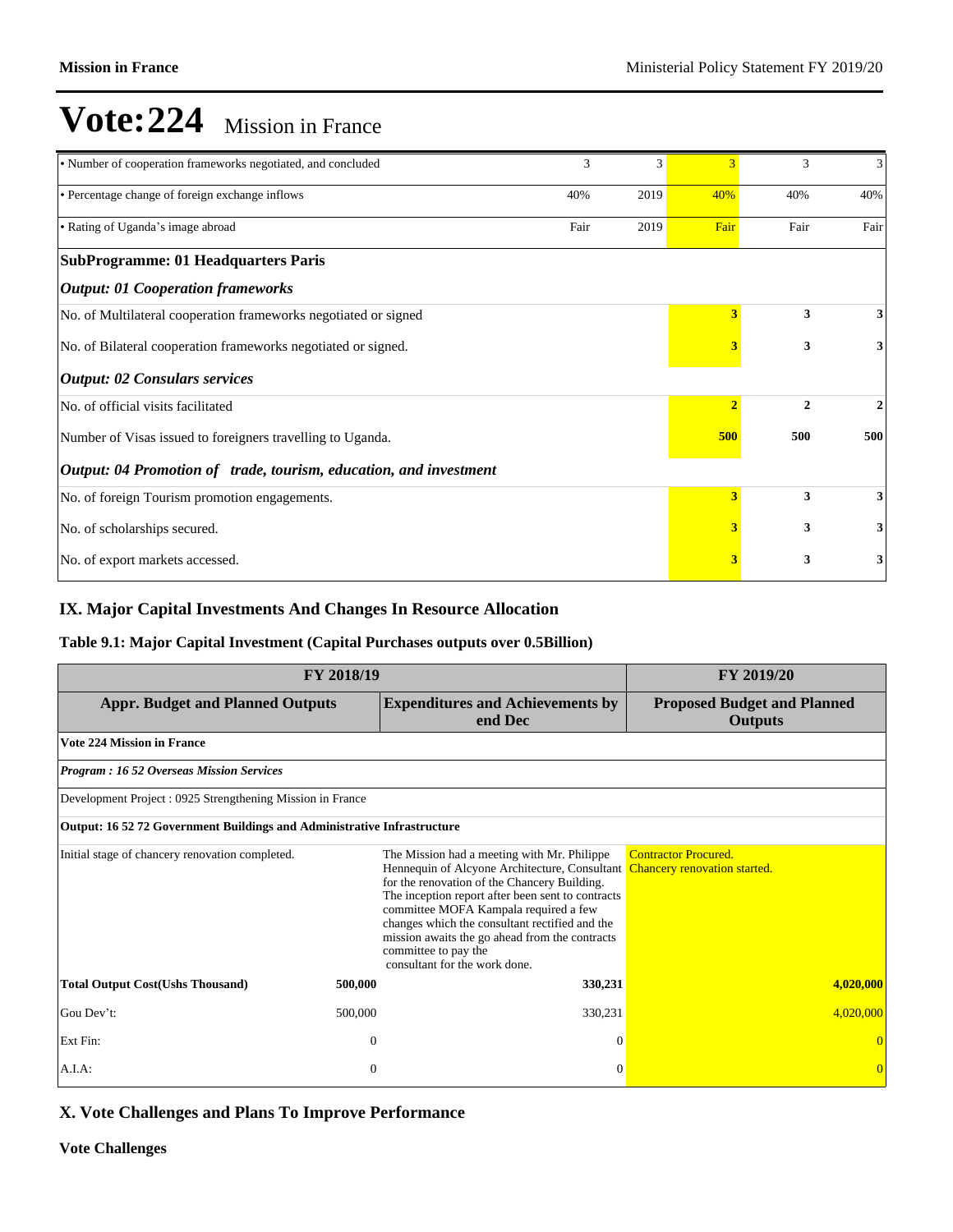Consistent shortfalls on non wage budgeted items have rendered vote performance to be almost impossible, but the issuance of a supplementary funding in Q3 FY 2018/19 went a long way to alleviate this shortfalls. An increase of the budget ceiling of the mission budget is called for and necessary.

#### **Plans to improve Vote Performance**

With the increment of the mission budget ceiling focus can now be shifted to commercial diplomacy.

### **XI Off Budget Support**

### **Table 11.1 Off-Budget Support by Sub-Programme**

N/A

### **XII. Vote Cross Cutting Policy And Other Budgetary Issues**

#### **Table 12.1: Cross- Cutting Policy Issues**

| <b>Issue Type:</b>                  | <b>HIV/AIDS</b>                                                                                                                                                                                                                                                                                                                                                                                                                                                                     |
|-------------------------------------|-------------------------------------------------------------------------------------------------------------------------------------------------------------------------------------------------------------------------------------------------------------------------------------------------------------------------------------------------------------------------------------------------------------------------------------------------------------------------------------|
| Objective:                          | In terms of HIV prevention, treatment and care interventions and maximising impact, providing<br>medical assistance for the aids patients, the Mission operates through a formidable health Insurance<br>which covers all both Home based and local staff. This ensures non discrimination also.                                                                                                                                                                                    |
| <b>Issue of Concern:</b>            | There are no aids cases among mission staff at the moment.                                                                                                                                                                                                                                                                                                                                                                                                                          |
| <b>Planned Interventions:</b>       | This is a positive development but the mission is ready to handle HIV cases if they arise in the<br>future among staff.                                                                                                                                                                                                                                                                                                                                                             |
| <b>Budget Allocation (Billion):</b> | 0.951                                                                                                                                                                                                                                                                                                                                                                                                                                                                               |
| <b>Performance Indicators:</b>      | 1 staff per annum.                                                                                                                                                                                                                                                                                                                                                                                                                                                                  |
| <b>Issue Type:</b>                  | <b>Gender</b>                                                                                                                                                                                                                                                                                                                                                                                                                                                                       |
| Objective:                          | Recruitment, appointment, promotion and allowances for local staff are based on merit and gender-<br>neutral criteria. The Mission also ensures zero tolerance on Sexual harassment. The Mission has of<br>recent been emphasising allowing more of women interns at the mission since the local staff had in<br>the past been full of males. This helps to create some balance, since even the home based staff over<br>which deployment the mission has no say are majorly males. |
| <b>Issue of Concern:</b>            | There are no issues of concern at the moment.                                                                                                                                                                                                                                                                                                                                                                                                                                       |
| <b>Planned Interventions:</b>       | Gender equality will continue to be implemented.                                                                                                                                                                                                                                                                                                                                                                                                                                    |
| <b>Budget Allocation (Billion):</b> | 0.951                                                                                                                                                                                                                                                                                                                                                                                                                                                                               |
| <b>Performance Indicators:</b>      | 100%                                                                                                                                                                                                                                                                                                                                                                                                                                                                                |
| <b>Issue Type:</b>                  | <b>Enviroment</b>                                                                                                                                                                                                                                                                                                                                                                                                                                                                   |
| Objective:                          | Paris Mission campaigned to be a member on the World heritage Committee to ensure that Uganda<br>gains follows and defends herself. Uganda is now a member of this heritage Committee.<br>The Mission has been participating effectively in all Planets A forums in France, under patronage<br>of the President of France Macron Emmanuel, where the major objective has been that the fight<br>against climate change                                                              |
| <b>Issue of Concern:</b>            | Climatic changes world wide are being felt more and more.                                                                                                                                                                                                                                                                                                                                                                                                                           |
| <b>Planned Interventions:</b>       | Mission attendance in world heritage committees must never be lacking.                                                                                                                                                                                                                                                                                                                                                                                                              |
| <b>Budget Allocation (Billion):</b> | 4.215                                                                                                                                                                                                                                                                                                                                                                                                                                                                               |
| <b>Performance Indicators:</b>      | Fair                                                                                                                                                                                                                                                                                                                                                                                                                                                                                |